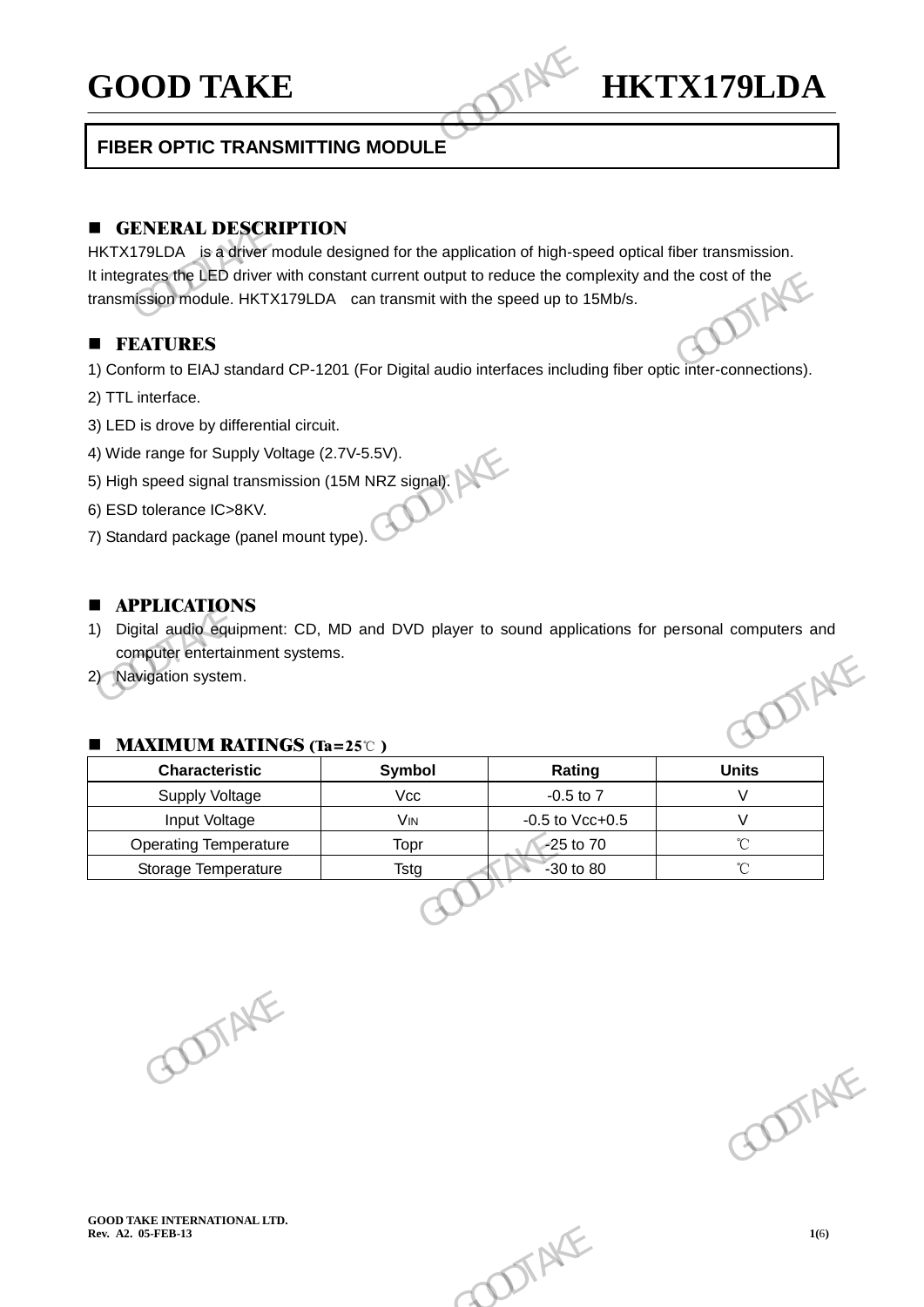# **GOOD TAKE HKTX179LDA**

# **E** RECOMMENDED OPERATING CONDITIONS AND ELECTRICAL CHARACTERISTICS (Ta= $25^{\circ}$ ). Vcc=5V)

| Symbol                                  | RECOMMENDED OPERATING CONDITIONS AND ELECTRICAL<br><b>CHARACTERISTICS</b> (Ta=25 $\degree$ C), Vcc=5V) |                |                |            |              |
|-----------------------------------------|--------------------------------------------------------------------------------------------------------|----------------|----------------|------------|--------------|
|                                         |                                                                                                        |                |                |            |              |
|                                         | <b>Condition</b>                                                                                       | Min            | <b>Typ</b>     | <b>Max</b> | <b>Units</b> |
| Vcc                                     |                                                                                                        | 2.75           | 3              | 5.25       | $\vee$       |
| lop                                     |                                                                                                        | 4.0            | 5.5            | 8.0        | mA           |
| $\lambda$ p                             |                                                                                                        | $\blacksquare$ | 650            |            | $\sqrt{m}$   |
| Pf                                      | $*1$                                                                                                   | $-21$          |                | $-14<$     | dBm          |
| T.                                      | NRZ Code *2                                                                                            | <b>DC</b>      |                | ነ5)        | Mb/s         |
| $\triangle$ tw                          | Pulse width 80ns<br>Pulse cycle 160ns,<br>$CL=10pF$<br>Using HKRX179                                   | $-25$          |                | 25         | ns           |
| $\triangle$ tj                          |                                                                                                        | ÷.             | $\mathbf{1}$   | 25         | ns           |
| t <sub>PLH</sub>                        |                                                                                                        | $\blacksquare$ |                | 100        | ns           |
| <b>tPHL</b>                             |                                                                                                        |                |                | 100        | ns           |
| VIH                                     | Vcc=3V or 5v                                                                                           | 2.0            | $\blacksquare$ |            | $\vee$       |
| VIL                                     | Vcc=3V or 5v                                                                                           |                |                | 0.8        | $\vee$       |
| $IIH+6$                                 |                                                                                                        | $\blacksquare$ | $\blacksquare$ | 20         | μA           |
| <b>IIL</b>                              |                                                                                                        |                |                | $-0.4$     | mA           |
| *1: Fiber insertion measure peak value. | *2: For data rate > 15Mb/s(NRZ), the duty factor must be such as kept 25 to 75%.                       |                |                |            |              |

# MECHANICAL CHARACTERISTICS (Ta=25 ℃)

| <b>Characteristic</b>   | Symbol | <b>Condition</b>                   | Min | <b>Typ</b> | <b>Max</b> | <b>Units</b> |
|-------------------------|--------|------------------------------------|-----|------------|------------|--------------|
| <b>Insertion Force</b>  |        | $*1$                               | ۰   | ٠          | 40         | N            |
| <b>Withdrawal Force</b> |        | $*1$                               | 6   | ۰          | 40         | N            |
| Torque for Self-Tap     |        | Using self-tapping<br>screw (M3*8) | 60  |            | 100        | N-cm         |
|                         |        |                                    |     |            |            |              |
|                         |        |                                    |     |            |            |              |
|                         |        |                                    |     |            |            |              |

GOODTAKE GOODTAKE GOODTAKE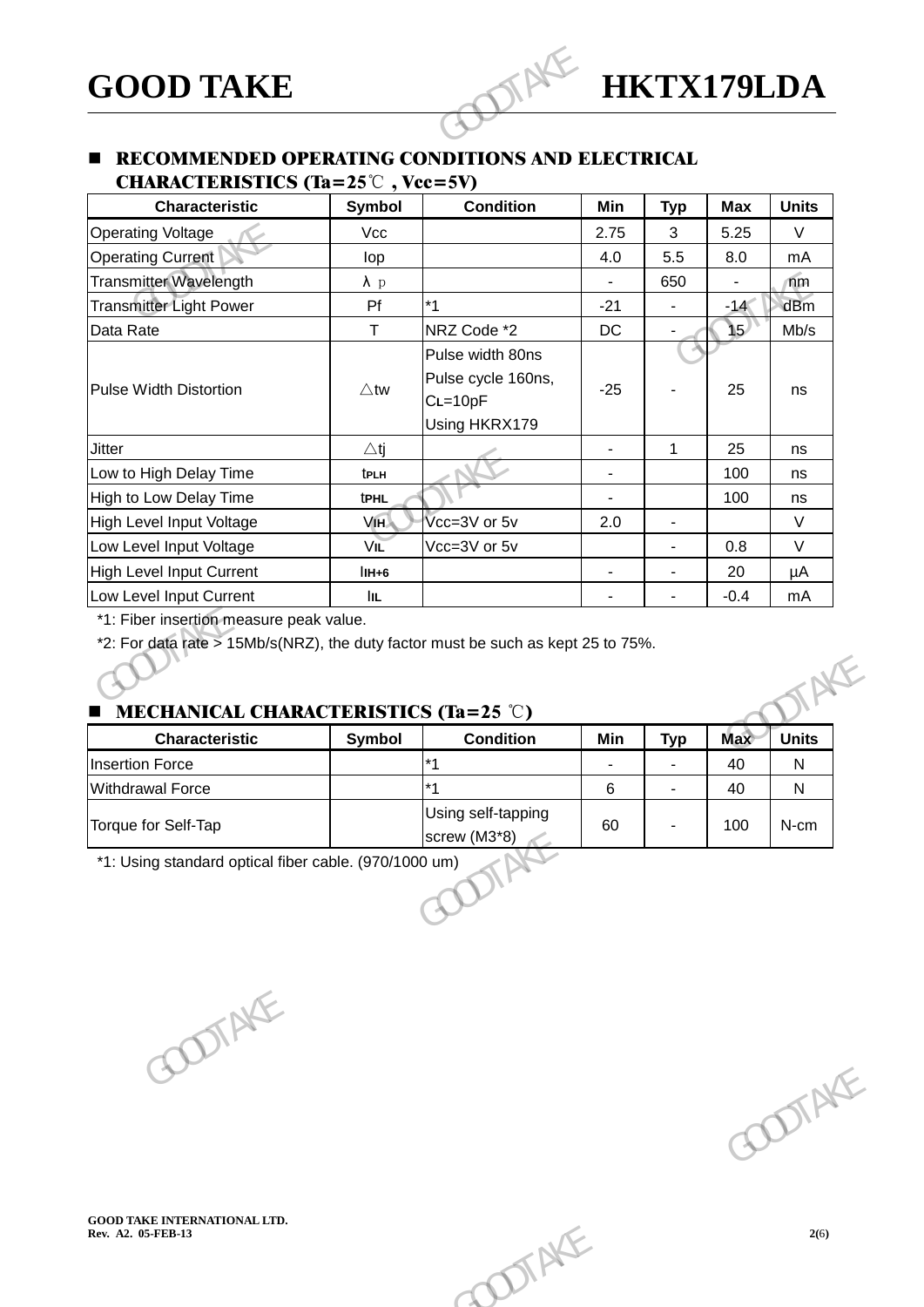

# **TEST CIRCUIT**

-



# **COMMENTS**

|                                                           | $\Delta$ tjr                                                      | $\Delta$ tjf       | OTAKE  |
|-----------------------------------------------------------|-------------------------------------------------------------------|--------------------|--------|
| <b>COMMENTS</b><br>No.                                    | <b>Test Item</b>                                                  | Symbol             |        |
| $\mathbf{1}$                                              | Low to High Pulse Delay Time                                      | $t_{\mathsf{PLH}}$ |        |
| $\overline{2}$                                            | High to Low Pulse Delay Time-                                     | $t_{\text{PHL}}$   |        |
| 3                                                         | Pulse Width Distortion; Atw = t <sub>PHL</sub> - t <sub>PLH</sub> | $\Delta$ tw        |        |
| $\overline{\mathbf{4}}$                                   | High Level Output Voltage                                         | $V_{OH}$           |        |
| 5                                                         | Low Level Output Voltage                                          | $V_{OL}$           |        |
|                                                           | DTAKE                                                             |                    | ODTAKE |
| <b>GOOD TAKE INTERNATIONAL LTD.</b><br>Rev. A2. 05-FEB-13 | DIAKE                                                             |                    | 3(6)   |
|                                                           |                                                                   |                    |        |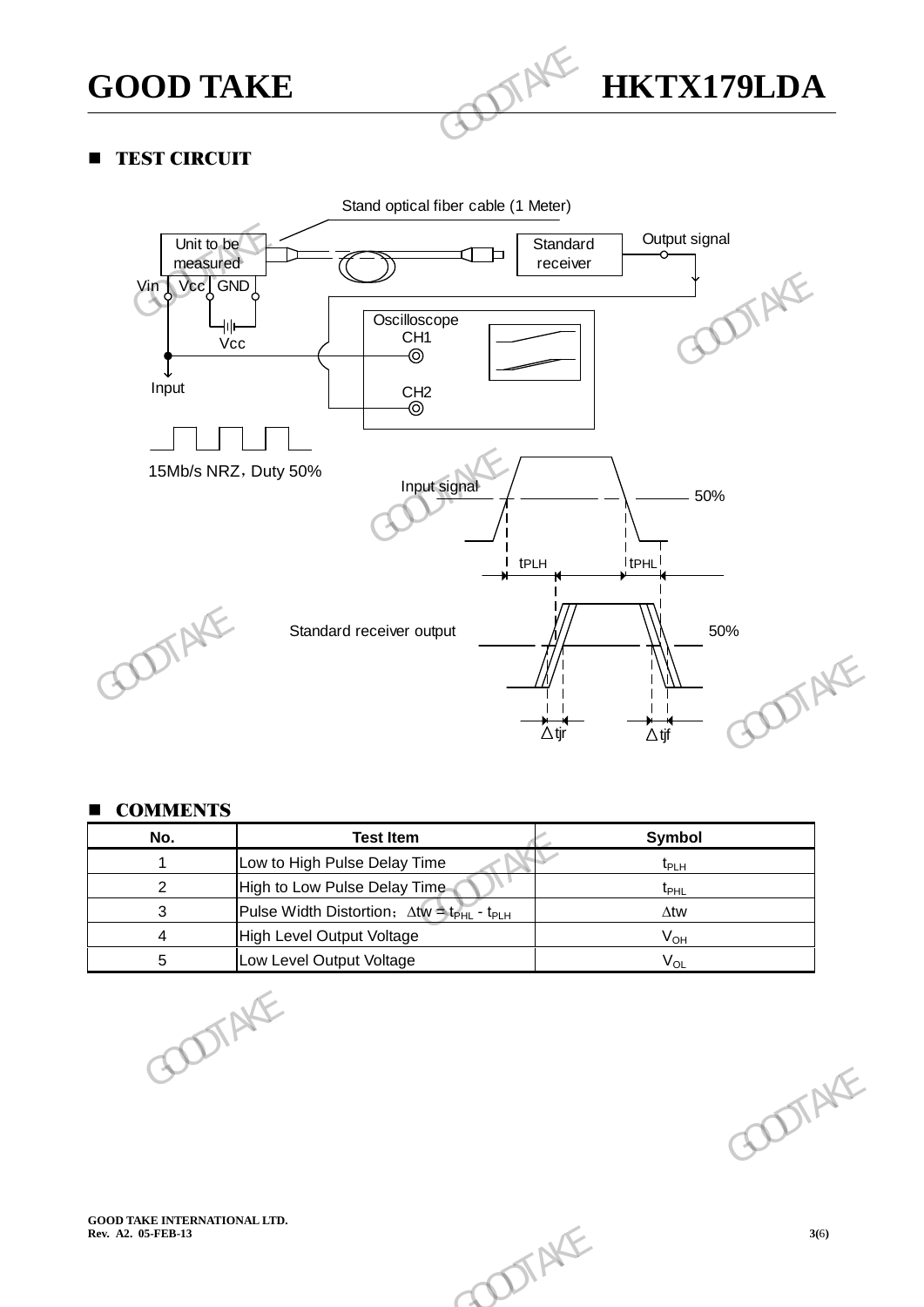

# **HKTX179LDA**

-

# OUTLINE DIMENSION Unit: mm tolerance ± 0.5mm









# PIN CONNECTION

1、GND 2、VCC 3、INPUT



# **RECOMMENDED DRILLING AS VIEWED FROM THE SOLDERING FACE**







**GOOD TAKE INTERNATIONAL LTD.** 

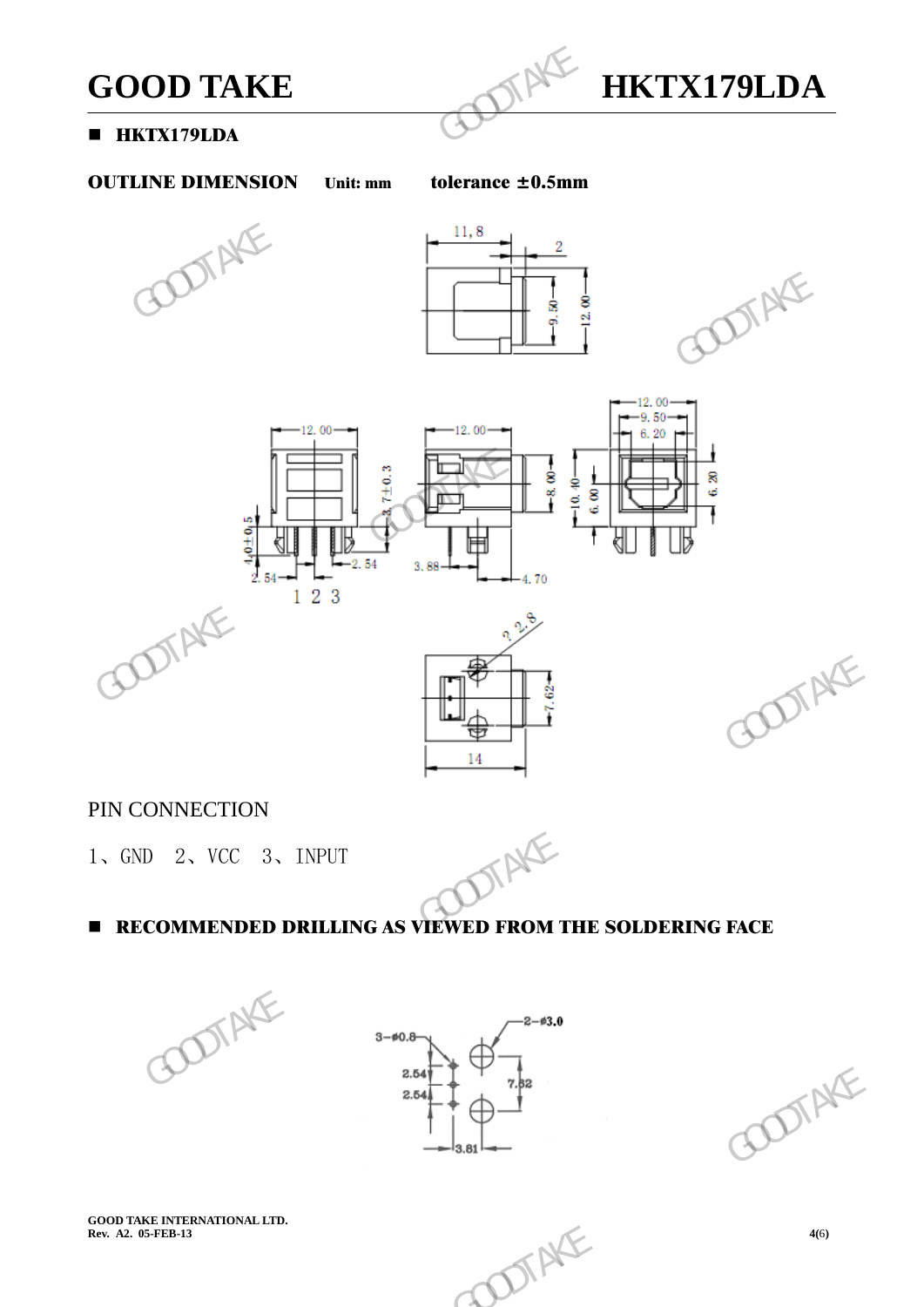-



APPLICATION CIRCUIT



# **PRECAUTIONS DURING USE**

# **1) Maximum rating**

The maximum ratings are the limit values that must not be exceeded when using the device. Any one of the ratings must not be exceeded. If the maximum rating is exceeded, the characteristics may not be recovered. In some extreme cases, the device may be permanently damage.

# **2) Life of light emitters**

When the optical module is used for over a long period, degeneration of characteristics is mostly due to lowering of the fiber output power (Pf). This is caused by the degradation of the optical output of the LED's used as the light source. The cause of degradation of the optical output of the LED's may be defects in wafer crystallization or mold resin stress. The detailed caused are, however, not clear.

The life of light emitters is greatly influenced by operating conditions and usage environment as well as the life characteristics unique to the device. Thus, when selecting a light emitter and setting the operating conditions, GOODTAKE recommends that you check the life characteristics.

Depending on the environment conditions, GOODTAKE recommends maintenance such as regular checks on the amount of optical output.

# **3) Soldering**

Optical modules use semiconductor devices internally. However, in principle, optical modules are optical components. At soldering, take care that flux dose not contact the emitting surface or detecting surface. Also take care at flux removal after soldering. Some optical modules come with protective cap. The protective cap is used to avoid malfunction when the optical module is not in use. Not that it is not dust or waterproof. As mentioned before, optical modules are optical component. Thus, in principle, soldering where there may be flux residue or flux removal after soldering is not recommended. GOODTAKE recommends that soldering be performed without the optical module mounted on the board. Then, after the board is cleaned, solder the optical module manually. Do not perform any further cleaning. If the optical module cannot be soldered manually, use non-halogen (chlorine-free) flux and make sure, without cleaning, there is no residue such as chlorine. This is one of the ways to eliminate the effects of flux. In such a case, check the reliability. **N** unit emters<br>
The optical module is used for over a long period, degeneration of characteristics is mostly due to<br>
got the fiber output power (Pf). This is caused by the degradation of the optical output of the LED's<br>
t devices internally. However, in principle, optical modules are optical<br>that flux dose not contact the emitting surface or detecting surface. Also<br>ring. Some optical modules come with protective cap. The protective cap<br>ne o